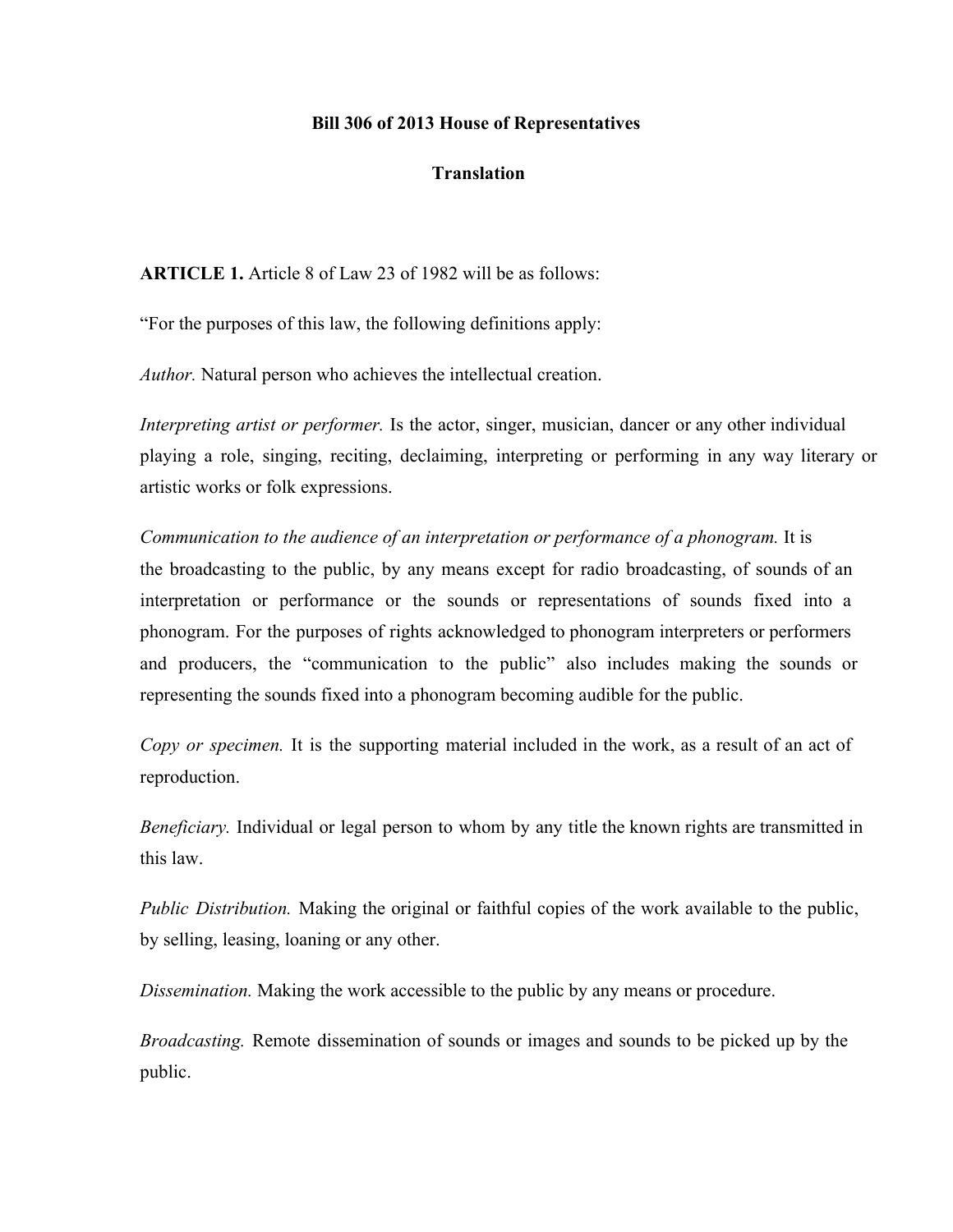*Fixation.* Incorporation of signs, sounds or images, or its representation, from which they may be perceived, reproduced or communicated using a device.

*Phonogram.* is the fixation of all sounds of a performance or of other sounds not in the shape of a fixation included in film or audiovisual work.

*Temporary Recording.* Sound or audiovisual fixation of a representation or performance or radio broadcasting, carried out by a brief period by a radio broadcasting body, using its own means and used in property owned broadcasting activities.

*Rights management information.* Information which identifies the work, interpretation or performance or phonogram; the author of the work, the performing artists interpreting or performing or the producer of the phonogram; or the owner of any right over the work, interpretation or performance or phonogram; or information regarding the terms and conditions of usage of the works, interpretations or performances or phonograms; or any number or code representing such information, whenever any of these elements are present in a sample of the works, interpretation or performance of a phonogram or being included along with the communication or the availability to the public of a work, interpretation or performance or phonogram.

## *Profit.* Exploitation or gain obtained from something

*Ef ective technologic measure.* Means any technology, device or component which, in the course of normal operation, controls the access to protected work, interpretation or performance or phonogram, or which protects any copyright or any other right related to the author.

*Work.* Any original, intellectual property of artistic, scientific or literary nature, susceptible of being disclosed or reproduced in any fashion.

*Anonymous work. I*s a work which does not include the name of the author; from its own volition or because it is not known.

*Audiovisual work. I*s any creation expressed from a series of images associated with or without sound included, which is essentially destined to be displayed using a projector or any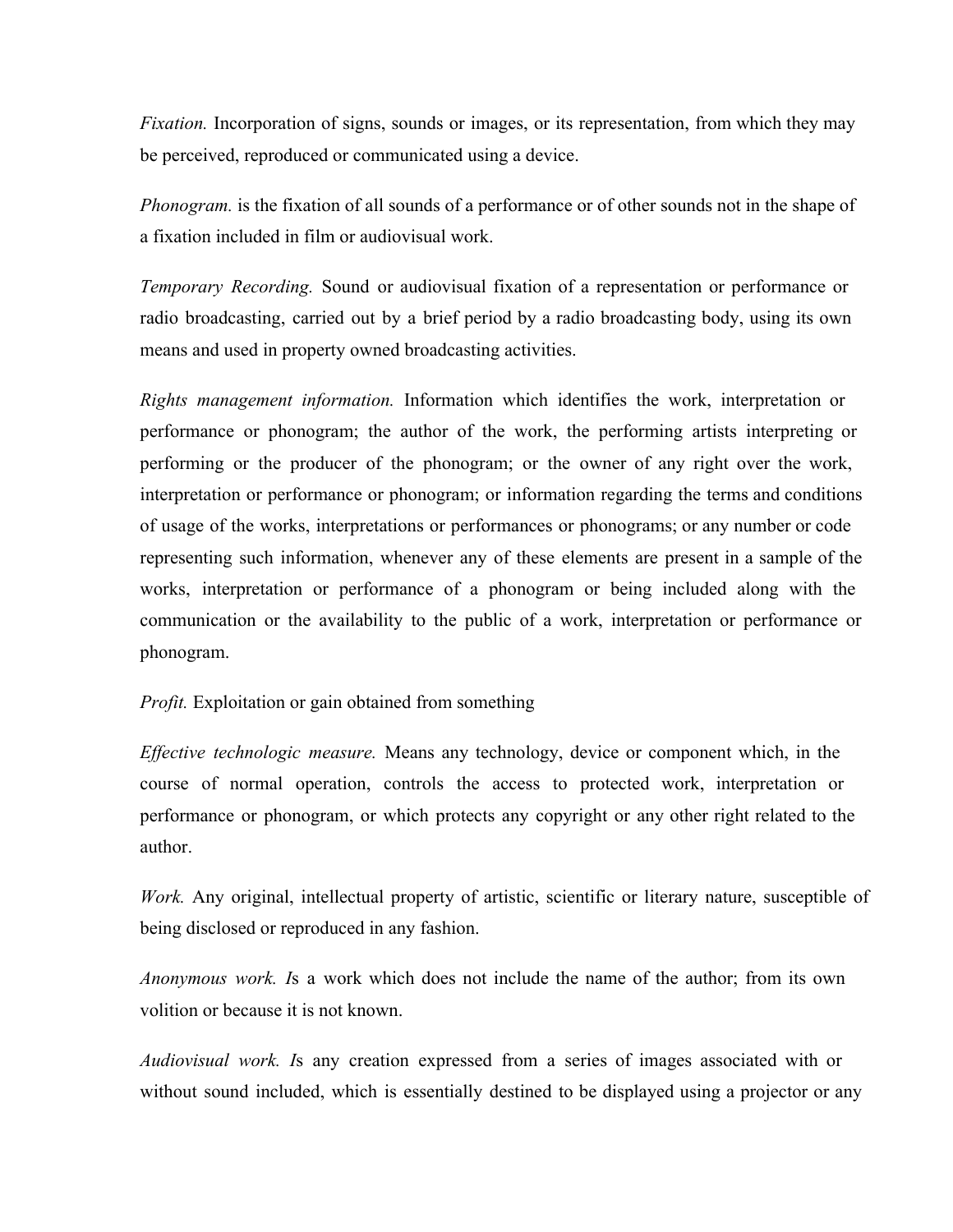other mean of communication of images and sound, regardless of the characteristics of the supporting material containing it.

*Collective work. I*s a work produced by a group of authors, from the initiative and under the orientation of an individual o legal person coordinating, broadcasting and publishing it under its name.

*Derivative work.* Is a work based upon adapting, translating or any other transformation of an original work, as long as it is of independent creation.

*Work in collaboration.* Is the one produced, jointly, by two or more individuals whose contribution may not be divided.

*Individual work.* Is the one produced by a single individual.

*Unique work.* Is the one which has not yet been released to the public.

*Original work.* Is the one previously created.

*Posthumous work.* Is one which has not been advertised but after the death of its author.

*Pseudonymous work.* Is the one in which the author hides behind a pseudonym which prevents him from being identified.

*Broadcasting body.* Is a radio or television broadcasting enterprise broadcasting programs to the public.

*Producer.* An individual or a legal person acting on its own initiative, coordination and the responsibility in the production of the work, for example, the audiovisual work or the software program.

*Phonogram producer.* Is the individual or legal person acting on his own initiative and having the responsibility of the first fixation of the sounds of an interpretation or performance or other sounds or representations of sounds.

*Publication* Is the production of samples made available to the public with the consent from the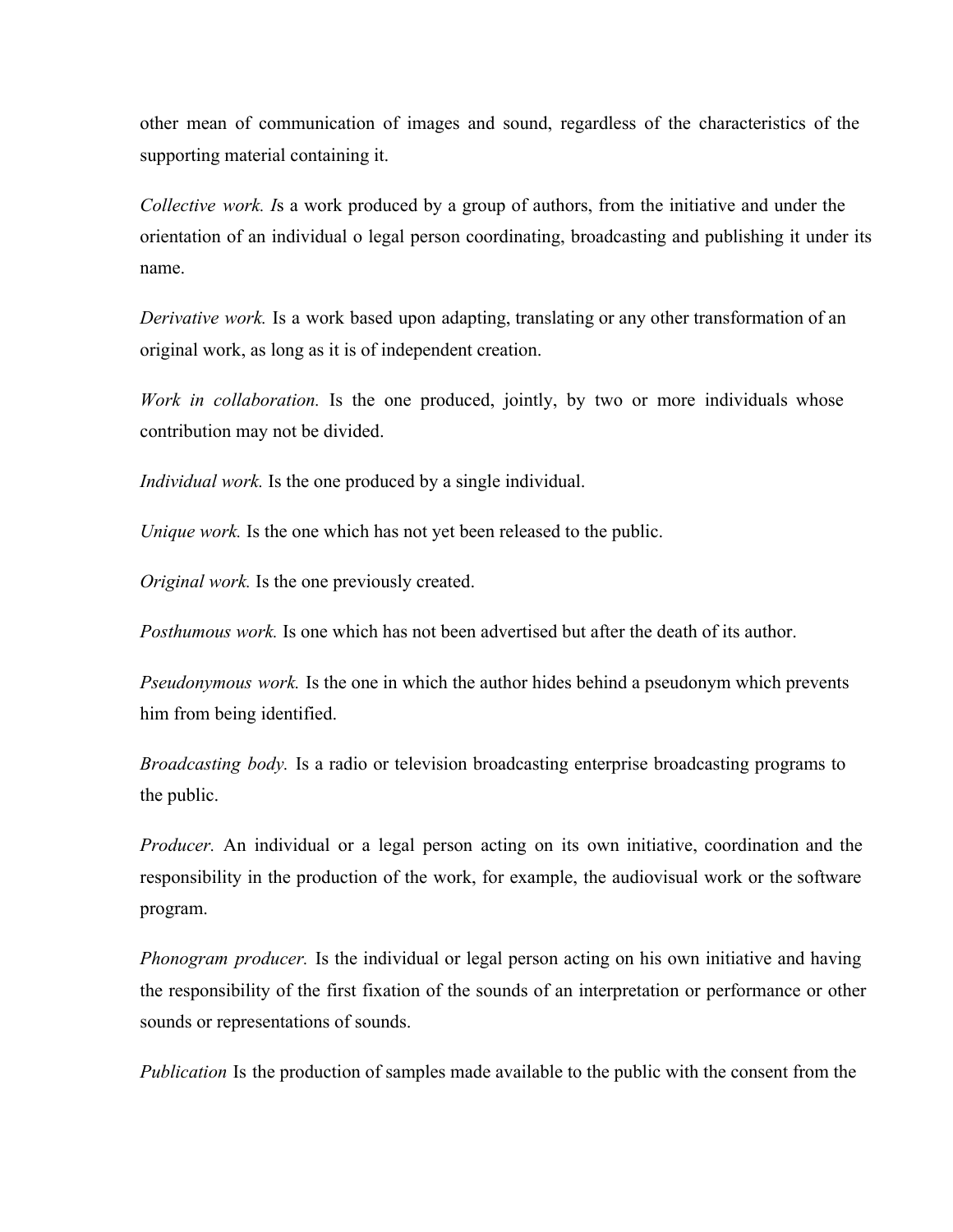owner of such right, as long as the availability of such samples allows meeting the reasonable needs of the public, considering the nature of the work.

*Publication of an interpretation or performance of a phonogram.* Is making the public available with copies of the interpretation or performance of the phonogram with the consent from the owner of the right as long as such samples made available to the public are in a reasonable amount.

*Broadcasting.* Means the transmission by wireless means or satellite to the public of sounds or sounds and images, or of the representations thereof, including wireless transmission of encrypted signals where the means for decrypting are provided to the public by the broadcasting organization or with its consent; "broadcasting" does not include transmissions over computer networks or any transmissions where the time and place of reception may be individually chosen by members of the public.

*Retransmission.* Remittance of the signal or a program received from another source, carried out by wireless diffusion of signs, sounds or images or by means of cable, wire, fiber optics or any other analog procedure.

*Ownership.* Is the capacity of the rights acknowledged by this law".

**ARTICLE 2.** Article 10 of Law 23 from 1982 will include a new final paragraph, which will be as follows:

"In all procedures before any jurisdiction related to copyrights and related rights, in absence of proof against it, shall be presumed that the individual or legal person, whose name is stated as usual, is the owner of the work rights, interpretation or performance or phonogram. It is also presumed that, in the absence of proof against it, the copyright or related right prevails in regards to the work, interpretation or performance or phonograms.

ARTICLE 3. Article 11<sup>th</sup> of law 23 from 1982 will be as follows:

"Pursuant to articles 61 and 71 of the Colombian Constitution, literary and artistic property will be protected as transferable property, for as long as the author's existence and eighty years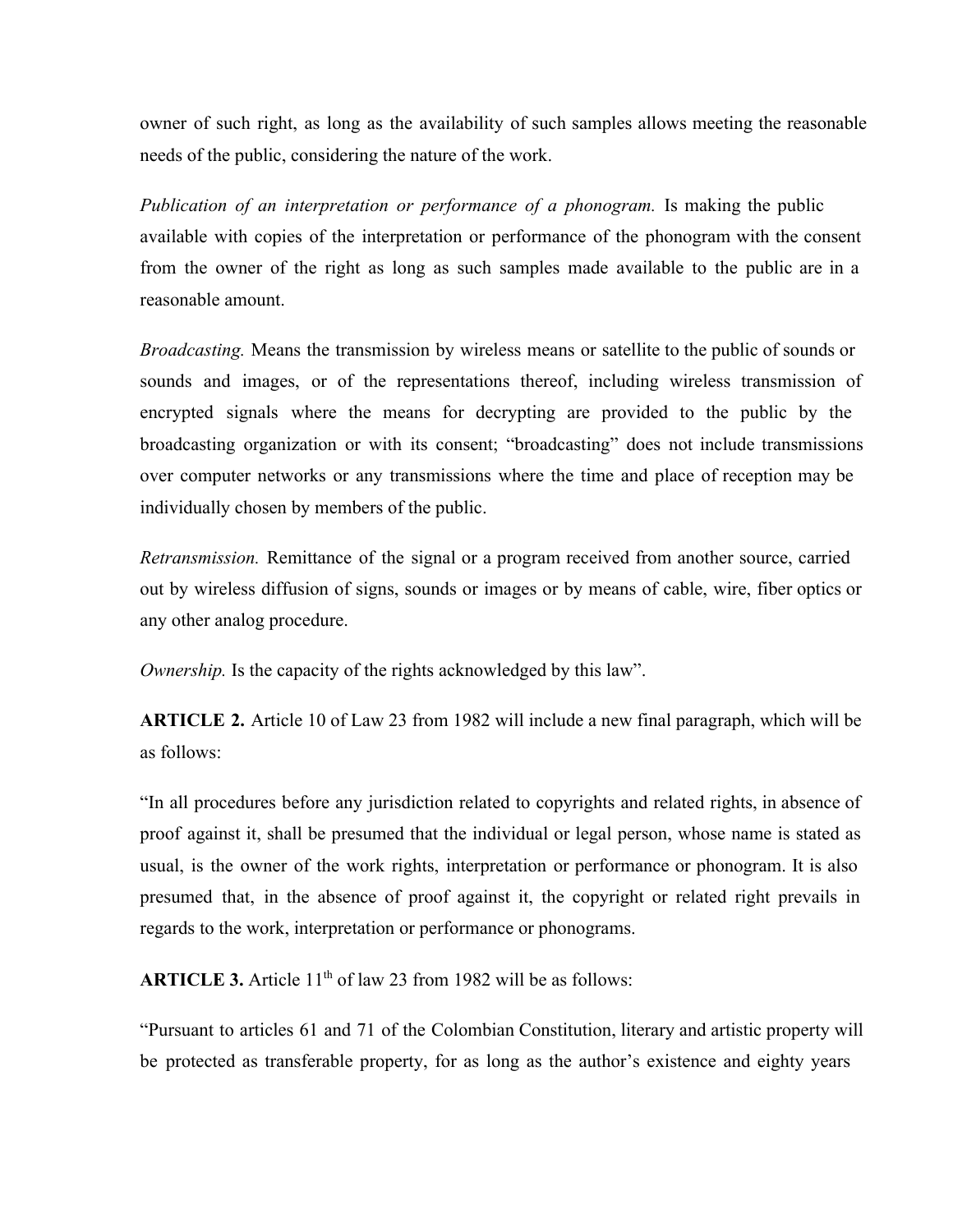more, according to the provisions of the law.

This law protects Colombian and foreign works, interpretations, performances, phonograms and broadcastings residing in Colombia or published for the first time in the country.

Foreigners non-residing in Colombia shall be granted the protection of this law as provided by the international treaties to which Colombia adheres or whenever national laws from another country imply effective reciprocity in protecting the guaranteed rights of Colombian authors, interpreters, performers, producers and broadcasting bodies in said countries.

PARAGRAPH. Whenever the protection of a phonograph or the fixed interpretation or performance within a phonogram is granted pursuant to the criteria of first publishing or fixation, such interpretation, performance or phonogram will be considered as published for the first time in Colombia, whenever such publishing is made within the 30 days following the initial publishing in another country.

ARTICLE 4. Article 12<sup>th</sup> of Law 23 from 1982 will be as follows:

"The exclusive right that the author or if applicable, his successors have over literary and artistic works to authorize, or prohibit:

a) Any form of reproduction of the work, either permanent or temporary by any means of procedure, including temporary electronic storing.

b) Communication to the public of the work by any means or procedure, either wire or wireless, including making it available to the public, so that the members of the audience can have access to it in the time and place each one of the choses to do so.

c) Public distribution of the original or copies of the works by selling or in any other way transferring property.

d) Importing copies made without permission from the owner of rights, by any means, including electronic broadcasting, without prejudice of the provisions of the Andean Decision Number 351 from 1993.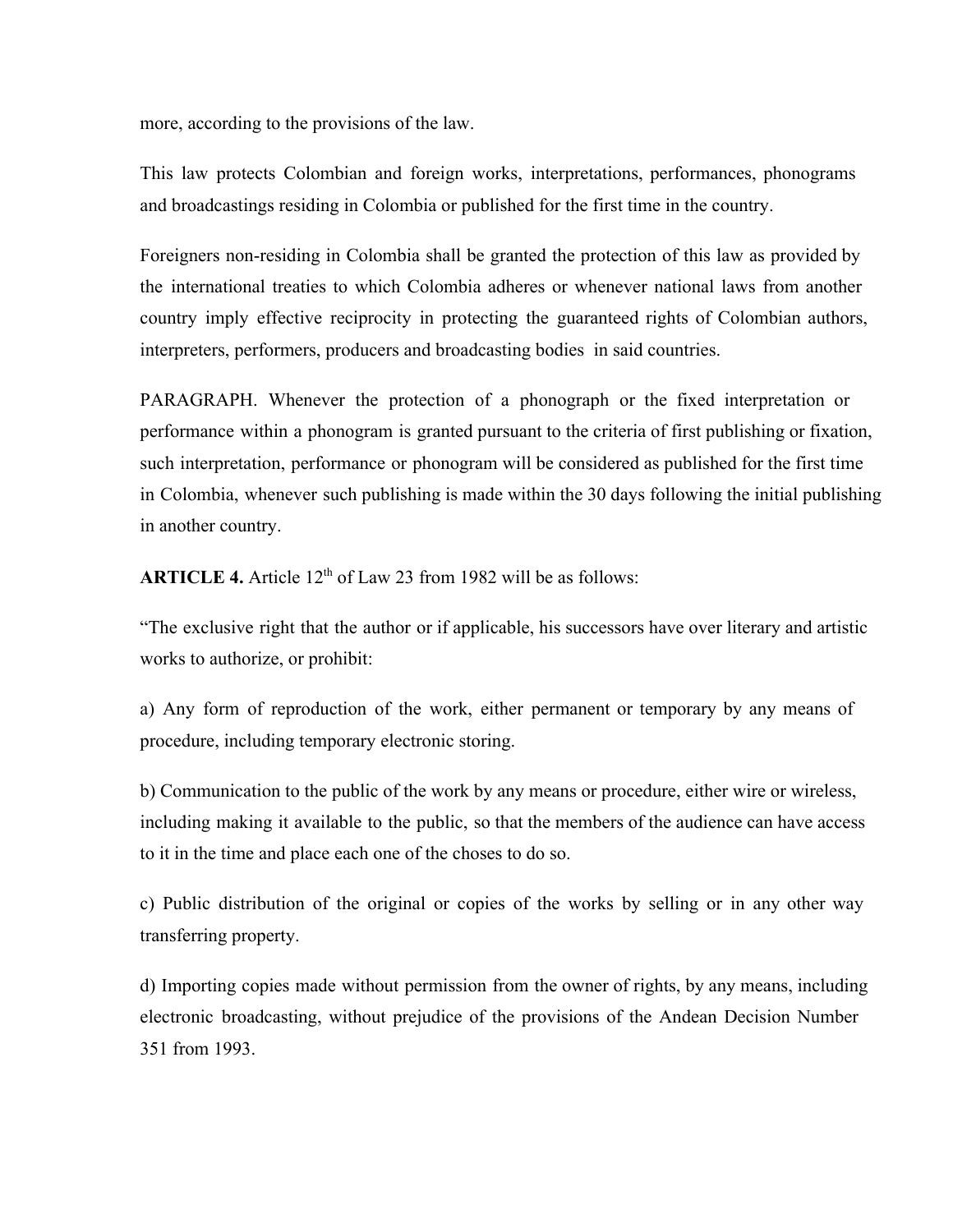d) Trade leasing to the public of the original and samples of his works.

Translation, adaptation, arrangement or any other transformation of the work"

ARTICLE 5. Article 27<sup>th</sup> of Law 23 from 1982 will be as follows:

"In all cases where a literary or artistic work whose owner is a legal person, the protection term will be 70 years starting from the end of the calendar year of the first authorized publishing of the work.

If within the 50 years following the creation of the work, there has not been an authorized publication, the term will be 70 years from the end of the calendar year of the creation of the work".

ARTICLE 6. Article 165<sup>th</sup> of Law 23 from 1982 will be as follows:

"The protection offered by the standards of this chapter will not have any effect whatsoever in the protection of the copyright over literary, scientific and artistic works guaranteed by this law. Therefore, none of the provisions included in it may be interpreted in detriment of such protection.

In order not to set any hierarchy between the copyright on the one hand and the rights of artists, interpreters or performers and producers of phonograms on the other, in such events where permission is necessary from the author of a work included in a phonogram as well as from the interpreter or performer or producer owner of the rights of a phonogram, the requirement of the permission from the author persists since permission from the artist, interpreter or performer or producer of phonograms may also be required.

Just as well, in such cases where permission from the author is not needed of a work included in a phonogram as well as from the interpreter or performer or the producer owning the rights of the phonograms does not cease to exist in case authorization from the author is also needed."

ARTICLE 7. Article 166<sup>th</sup> of Law 23 from 1982 will be as follows:

"The exclusive right that the interpreting artists or performers or their representatives have in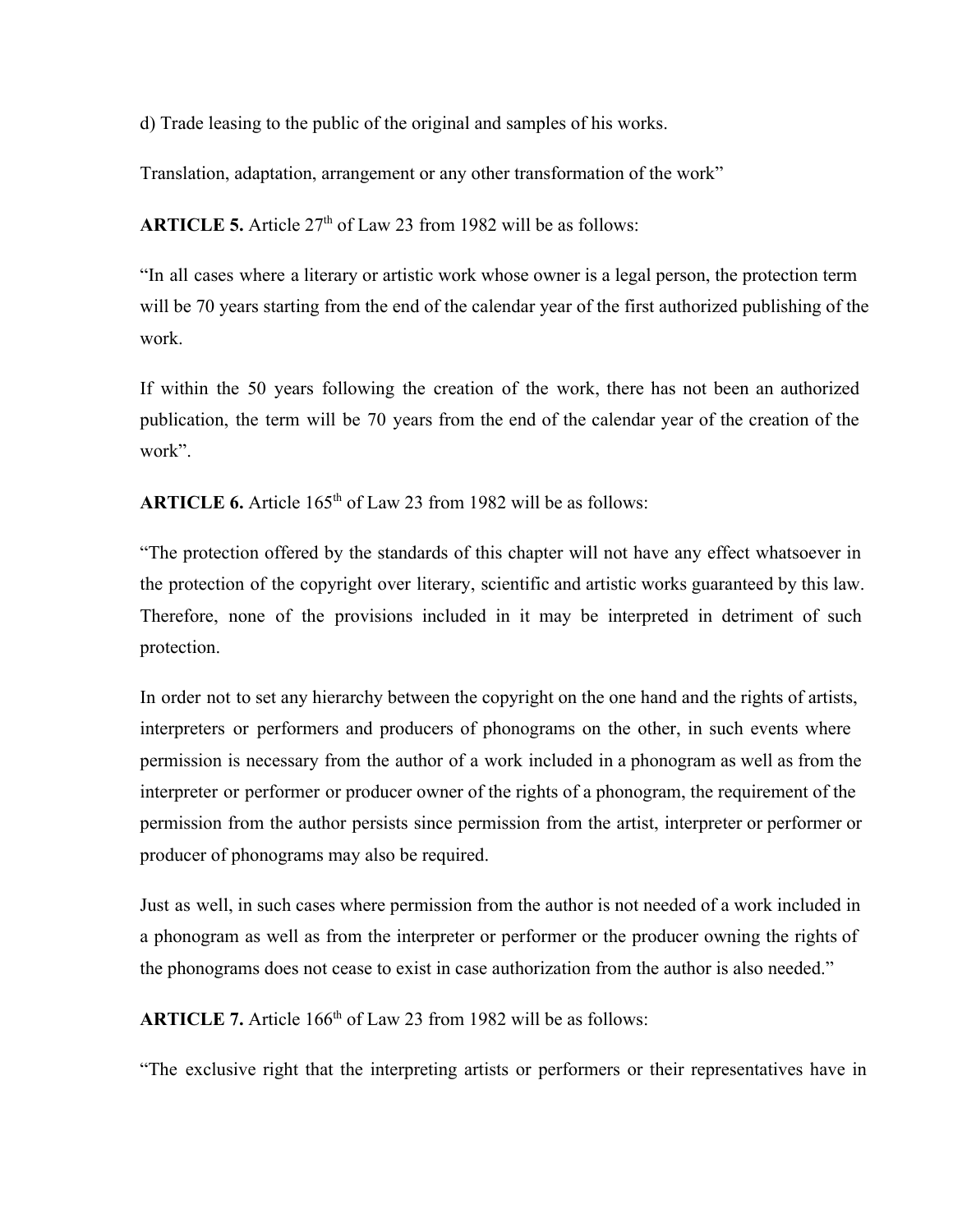relation to their interpretations or performances of authorizing or prohibiting:

a) Broadcasting and communication to the public of non-fixed interpretations or performances, except when the interpretation or performance constitutes in itself a broadcasted performance or interpretation;

- b) Fixation of performances or interpretations are not fixed;
- c) Reproduction of their interpretations or performances fixed by any mean or any way, permanently or temporarily, by any procedure, including electronic, temporary storage
- d) Public distribution of the original and copies of their interpretations or performances fixed in the phonogram, by selling or by any means of transference of property.
- e) Commercial leasing to the public of the original and of its samples of their interpretations or performances fixed in phonograms, even after their distribution carried out by the interpreting artist or performer or with permission.
- f) Making their interpretations or performances available to the public in phonograms, so that the members of the public may have access to it at the place and time each one of them chose"

ARTICLE 8. Article 172<sup>nd</sup> of Law 23 from 1982 will be as follows:

"The producer of the phonograms has the exclusive right to authorize or prohibit:

a) Phonogram reproduction by any means either temporary or permanent, by any procedure including temporary, electronic storage.

b) Public distribution of the original and copies of their phonograms, by selling or by any means of property transference.

c) Commercial leasing to the public of the original and of the samples of their phonograms even after their distribution has been carried out by themselves or with their authorization.

d) Making the phonograms available to the public, so that the member of the public may have access to them at the time and place each one of them chose to do so."

ARTICLE 9. Article 2 of Law 44 from 1993 which modifies article 29<sup>th</sup> of Law 23 from 1982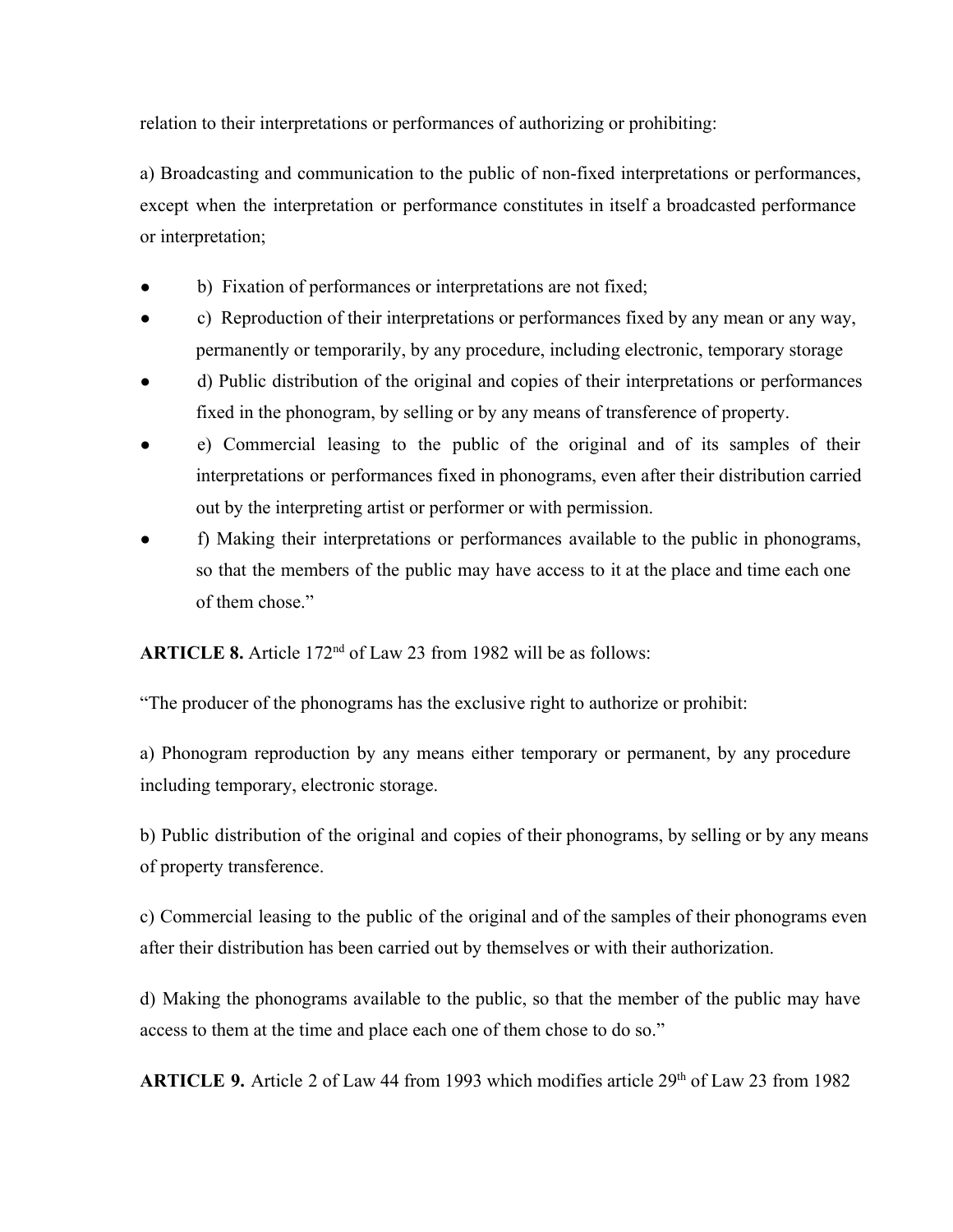will be as follows:

"All rights guaranteed to the interpreting artists or performers, the producers of phonograms and radiobroadcasting bodies will have the following extent:

Whenever the owner is an individual, the protection will be provided along his life and eighty years more from the time of his death.

Whenever the owner is a legal person, the protection term will be of 70 years starting from:

From the end of the calendar year of the first authorized publication of the interpretation, performance or of the phonogram. Due to the lack of an authorized publication within the following 50 years starting from the time of carrying out the performance, interpretation or the phonogram, the term will be 70 years starting at year end of the calendar in which the interpretation or performance or the phonogram took place;

From the end of the calendar year in which the first radio broadcasting took place"

**ARTICLE 10.** Limitations and exceptions defined in regards to copyright and related rights will be limited to those special cases not infringing the normal exploitation of the works, interpretations or performances, phonograms and broadcastings or causing unjustified prejudice to the legal interests of the owner or owners of such rights.

**ARTICLE 11.** Regardless of the possibility that the Government has of setting up limitations and exceptions to the exclusive rights foreseen in the national legislation over the copyright and related rights, no Internet broadcasting of the television signals is allowed, either being land, cable or satellite broadcasting without permission from the owner or owners of the copyright of the signal contents and if such is the case, of the signal.

**ARTICLE 12.** Regardless of an infraction concurring to the copyright or related rights, anyone incurring in any of the following behaviors will have civil liability and shall indemnify for damages caused:

a) Avoiding without permission all technologically effective measures imposed to control access and usage without authorization the works, artistic interpretations or performances, phonograms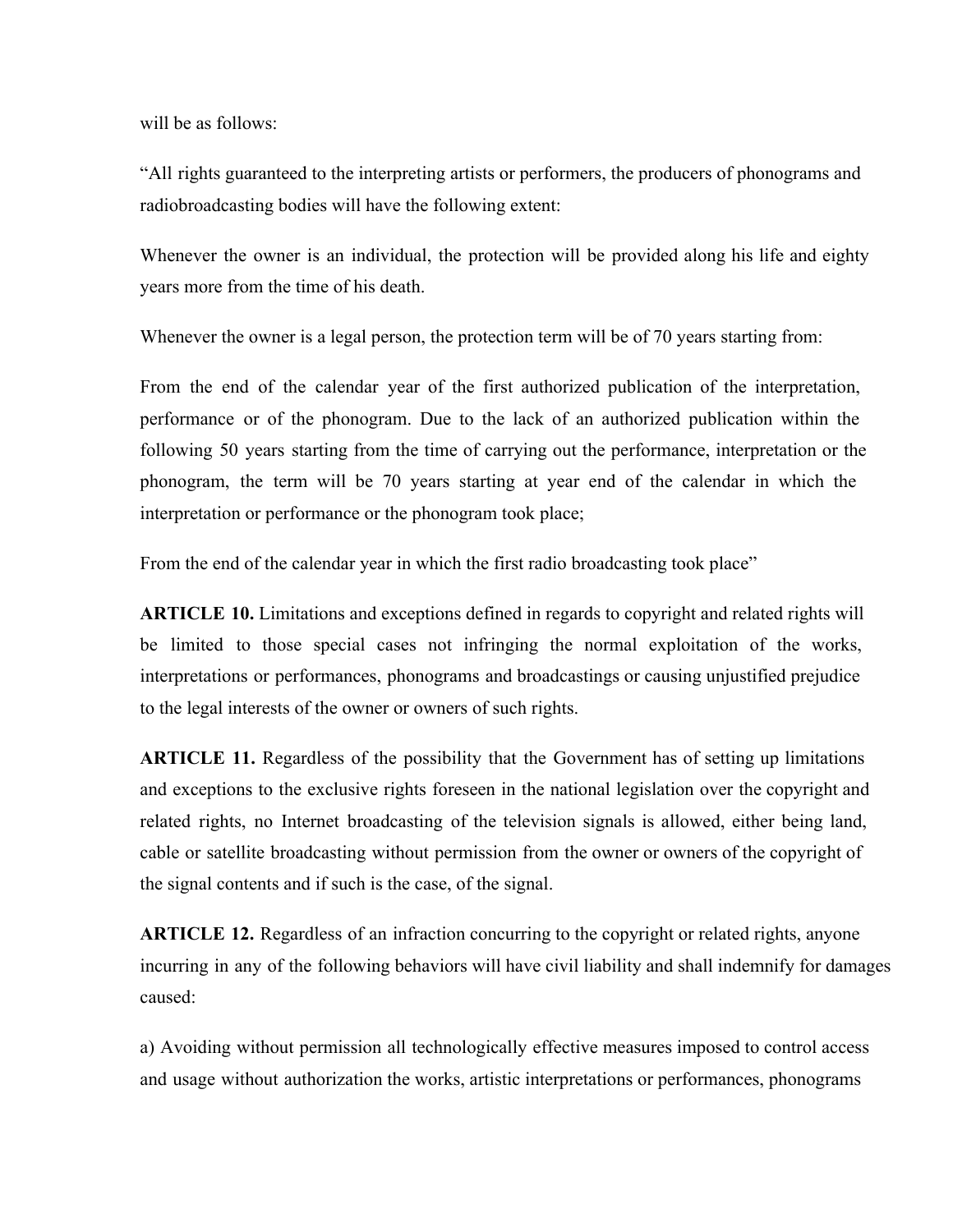or broadcasted transmissions.

b) Manufacturing, import, distribution, public offering, provision or otherwise trading devices, products or components or offering the public or providing services which regarding any effective technological measure are promoted, advertised or traded with the intent to avoid such measure; or having a limited purpose or a meaningful trading usage other than avoiding such measure; or are designed, produced, carried out mainly to allow or ease the avoidance of such measure.

c) Suppressing or modifying any information regarding management of rights.

d) Distributing or importing with the intent of distribution, information concerning management of rights knowing that such information has been suppressed or tampered with without permission.

e) Distributing, importing with the intent of distributing, broadcasting, communicating or making available to the public copies of the works, interpretations or phonograms, knowing that the information regarding management of rights has been suppressed or tampered with without permission."

PARAGRAPH. Except for a court order, no administrative authority may demand the design, or selection of parts and components for an electronic consumption product to be in accordance to a specific technological, telecommunications or computer measure, except when such product affects in any way the provisions of this article.

**ARTICLE 13.** The following exceptions to the liability guaranteed in subsections A and B of the previous article will be applied in relation to the paragraphs of this article.

a) Non-defaulting activities of reverse engineering concerning the copying of a software program legally obtained, carried out in good faith regarding the particular elements of such software program which have not been made available to the person involved in such activities in order to achieve interoperability of a software program created independently with other programs;

b) Non-defaulting activities carried out in good faith by a properly qualified researcher having legally acquired a non-fixed copy, interpretation or performance or sample of a work, interpretation, performance or phonogram who has made an effort, in good-faith to achieve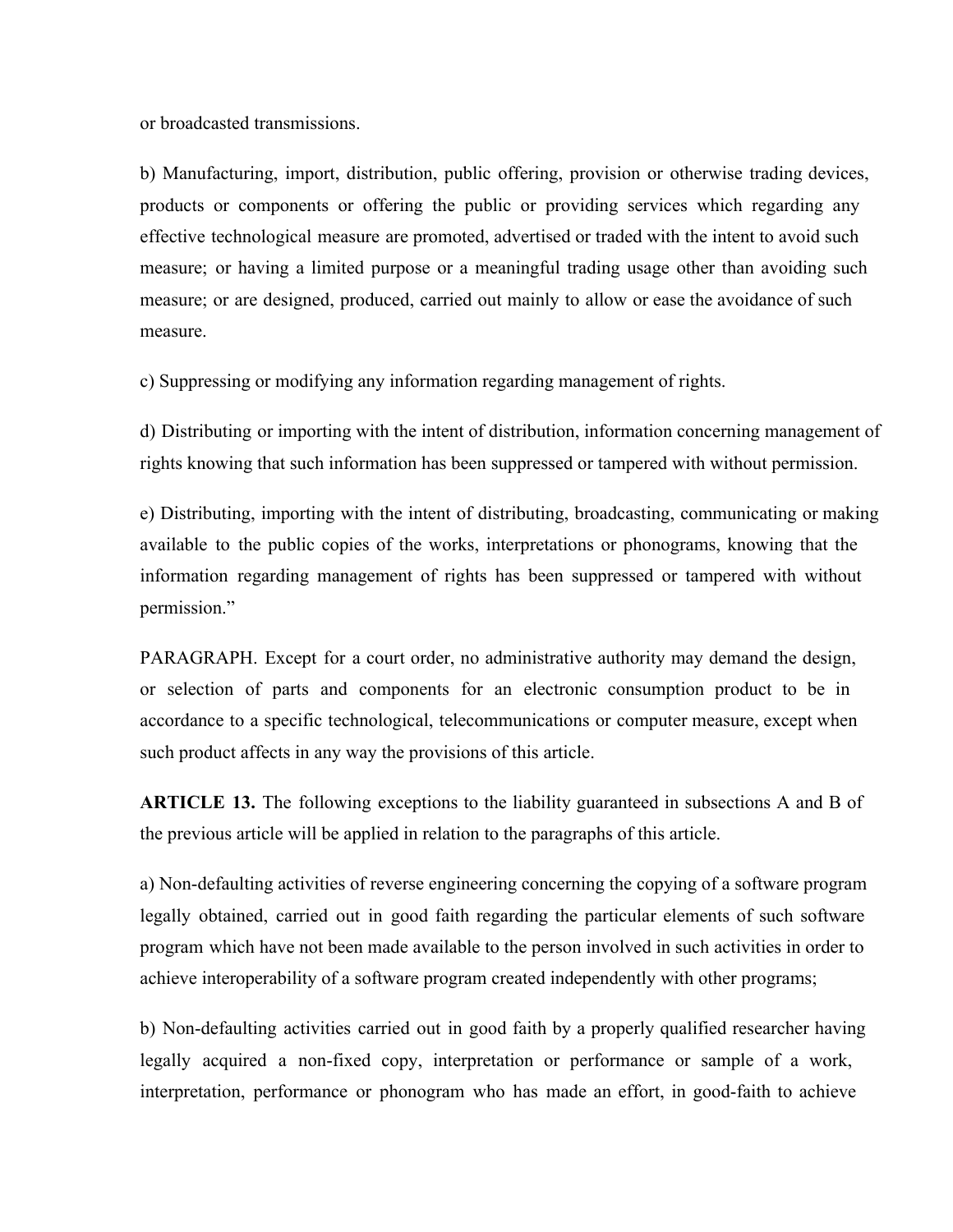authorization to carry out such activities, to the necessary extent, and with the sole purpose of identifying and analyzing flaws and vulnerabilities of the technologies to encode and decode the information;

c) The inclusion of a component or a part of one with the sole intent of preventing access to minors to inappropriate contents on line in a technology, product, service or device which in itself is different to the ones mentioned in subsection b article 252 bis.

d) Non-defaulting activities in good faith authorized by the owner of a computer, a computer system or a computer network with the sole purpose of testing, researching or correcting the safety of such computer, computer system or computer network;

e) Access from libraries, files or non-profit educational institutions, to a work, interpretation or performance or phonogram to which they would not otherwise have access, with the sole purpose of making decisions regarding acquisitions.

f) Non-defaulting activities with the sole purpose of identifying and disabling the capacity of carrying out collection and dissemination of undisclosed identification of staff reflecting on line the activities of an individual with no other effect in the capacity of any person to get access to any work.

g) Non-defaulting usages of a work, interpretation or performance or phonogram in a specific kind of works determined by the law and considering the existence of substantial evidence of a real or potential impact in those non-defaulting usages. The National Government will periodically review such impact at intervals of no longer than 4 years, in order to determine the need and convenience of introducing a bill in the Congress of the Republic guaranteeing the non-defaulting usages to be the object of the exception not foreseen in this subsection.

h) The legally authorized activity of research, protection, information security or intelligence carried out by government employees, agents or contractors. For the purpose of this subsection, the term, "security of information" means activities carried out to identify and address the vulnerability of a government computer, computing system or computer network.

FIRST PARAGRAPH. all of the exceptions to the behaviors described in this article apply to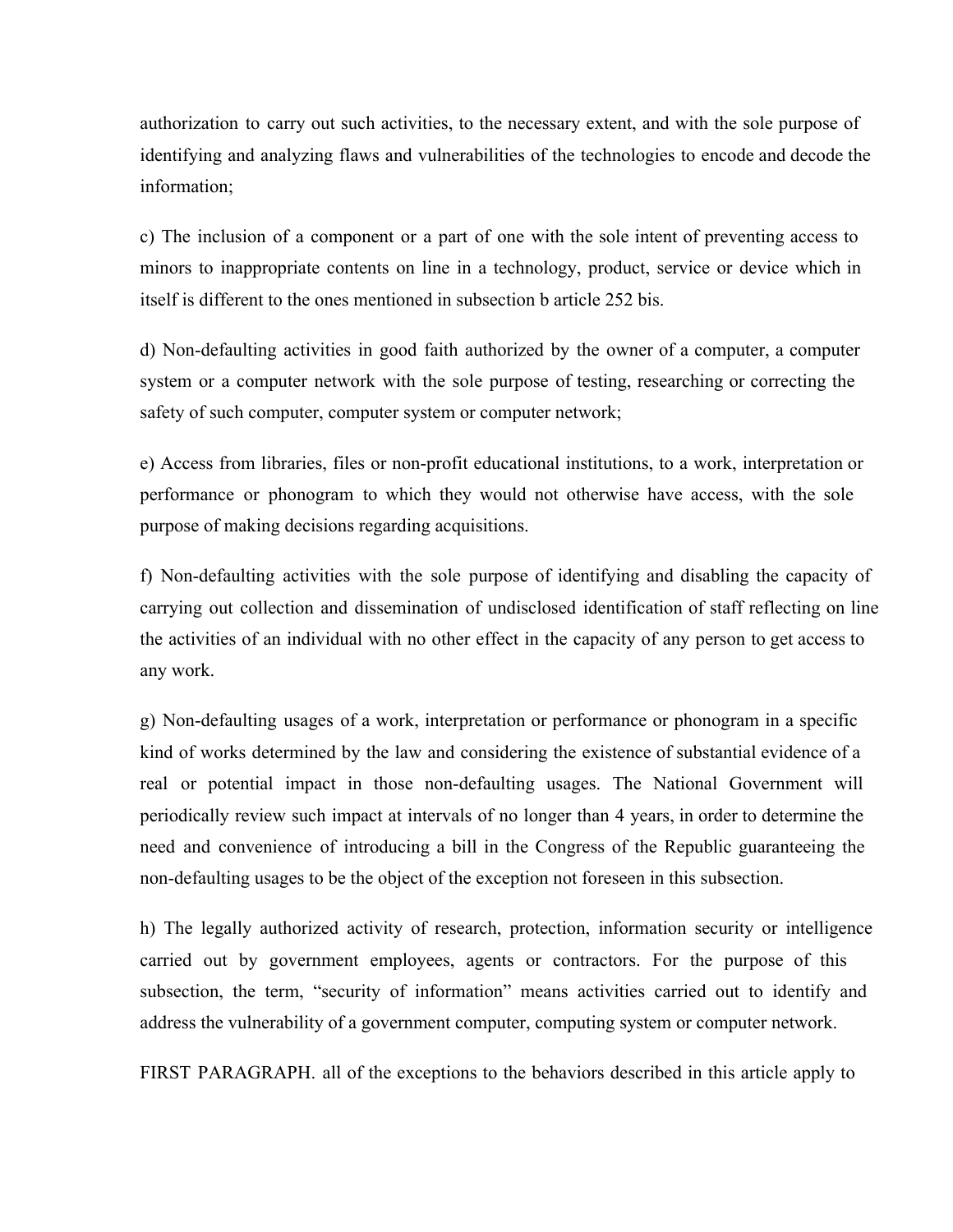effective technological measures controlling the access to a work, interpretation, performance or phonogram.

SECOND PARAGRAPH. To the activities related in article 252bis subsection b, whenever the refer to technological measures controlling the access to a work, interpretation, performance or phonogram, only the exceptions described in subsections a, b, c, d of this article will apply

THIRD PARAGRAPH. To the activities related in article 252bis subsection b, whenever they refer to technological measures controlling non-authorized usages of a work, interpretation, performance or phonogram, the only exception described in subsection a of such article will apply.

**ARTICLE 14.** The provisions of the previous articles will apply to all the works, interpretations, performances, phonograms and broadcasts from broadcasting agencies that, at the time of going into effect, this law have not been made available to the public.

**ARTICLE 15.** Notwithstanding the provisions in article 33 of the Constitution, the administrative authorities in the exercise of the jurisdictional obligations and the competent judicial authorities to solve violation processes regarding intellectual property will have the power to order the violator to provide any information in his possession regarding any person involved in the violation, as well as the means or instruments of production or channels of distribution used for it.

**ARTICLE 16.** In processes regarding violations to the copyrights, related rights and brands, the judge will have the power to have all materials and tools used in the manufacturing or creation of such pirate or forged merchandises destroyed, at the expense of the defeated party and without any compensation, or under exceptional circumstances, without any compensation, they are withdrawn from commercial channels.

For merchandises considered as pirate or forged, the judge shall rule them to be destroyed, at the expense of whoever is convicted in the process, unless the owner of the right agrees to dispose of them differently. In some cases the merchandises from forged brands may be donated with charitable purposes to be used outside the trading channels, when the elimination of the brand removes the violating characteristic and the merchandise cannot be related to the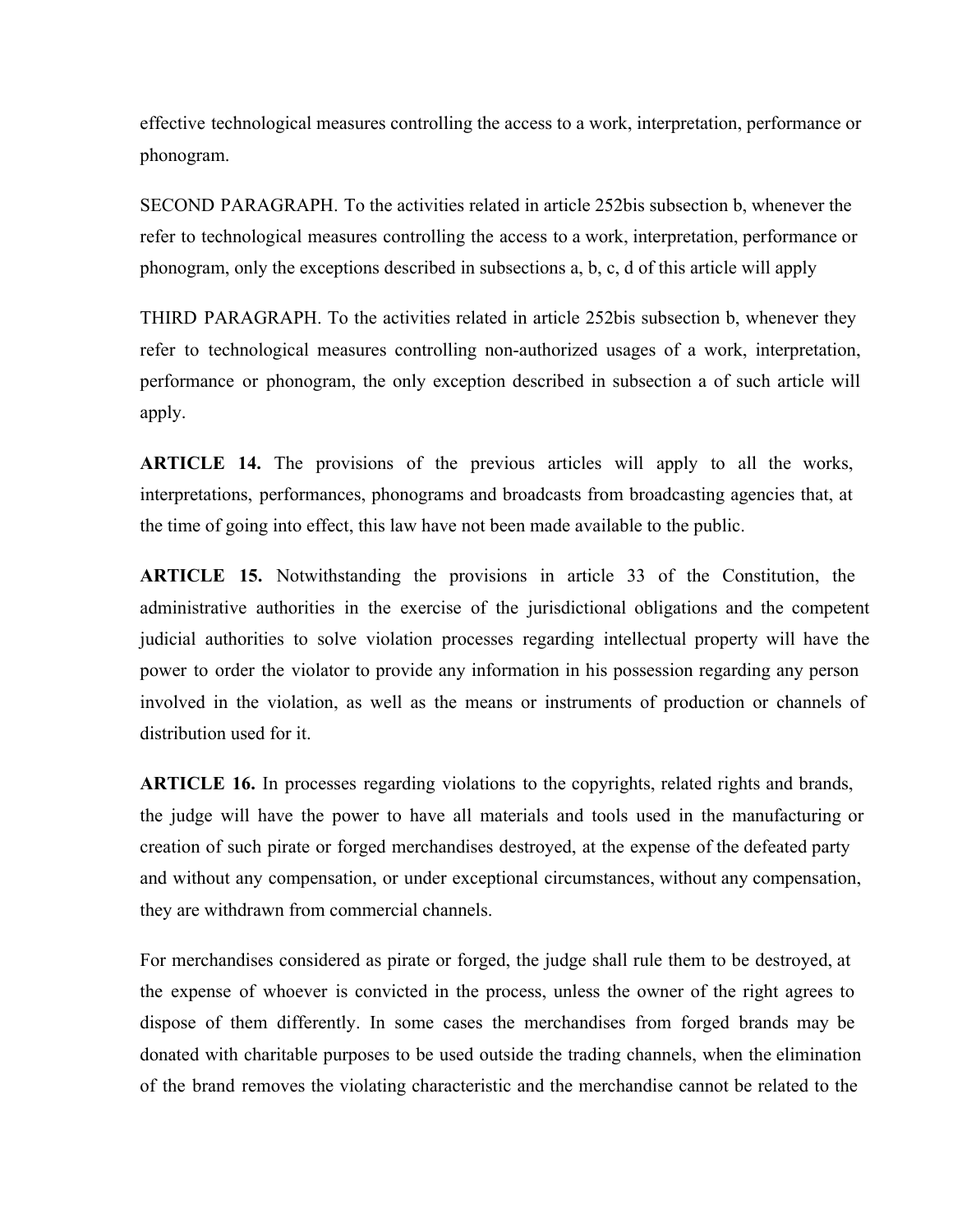removed brand. In no case will the judges allow exporting forged or pirated merchandises or allow for such merchandise to be subjected to other customs procedures, except for exceptional circumstances. In regards to forged brand merchandises, the sole removal of the brand which was illegally attached will not be enough to allow the merchandises to be returned to the commercial channels.

**ARTICLE 17**. Compensation being caused as a result of the infringement of copyright and related rights can be secured to the system of pre-established damages or the general rules of evidence in the compensation of damages, on the election of the right holder of the infringed right. The National Government will regulate the matter.

**ARTICLE 18.** Article 2 of Law 1032 from 2006 which amended article 271 of Law 599 from 2000 will be as follows:

"Article 2 In regards to the violation of proprietary copyrights and related rights, a penalty of four (4) to eight (8) years in prison and a fine of twenty six point sixty six (26.66) to one thousand (1,000) legal minimum monthly wages will be imposed to whom, with the exceptions foreseen by the law, without the previous and express authorization of the copyright owner:

By any means or procedure reproduced a literary, scientific, artistic or filming, phonogram, videogram, software or computer program or he who transports, stores, preserves, distributes, imports, exports, sells, offers, acquires for the purpose of selling or distributing or supplying any title of such reproductions.

Represents, executes or shows in public, theater plays, musicals, phonograms, videograms, films or any other literary or artistic work.

Leasing, or in any way trading phonograms, videograms, computer programs, software or films.

Fixing, playing or trading public representations or theater or musical plays.

Using, carrying out or using, by any means or procedure, the communication, fixation, exhibition, trading, dissemination and representation of one of the works protected in this title.

Broadcasting, fixating, playing or by any acoustic or audiovisual means, discloses the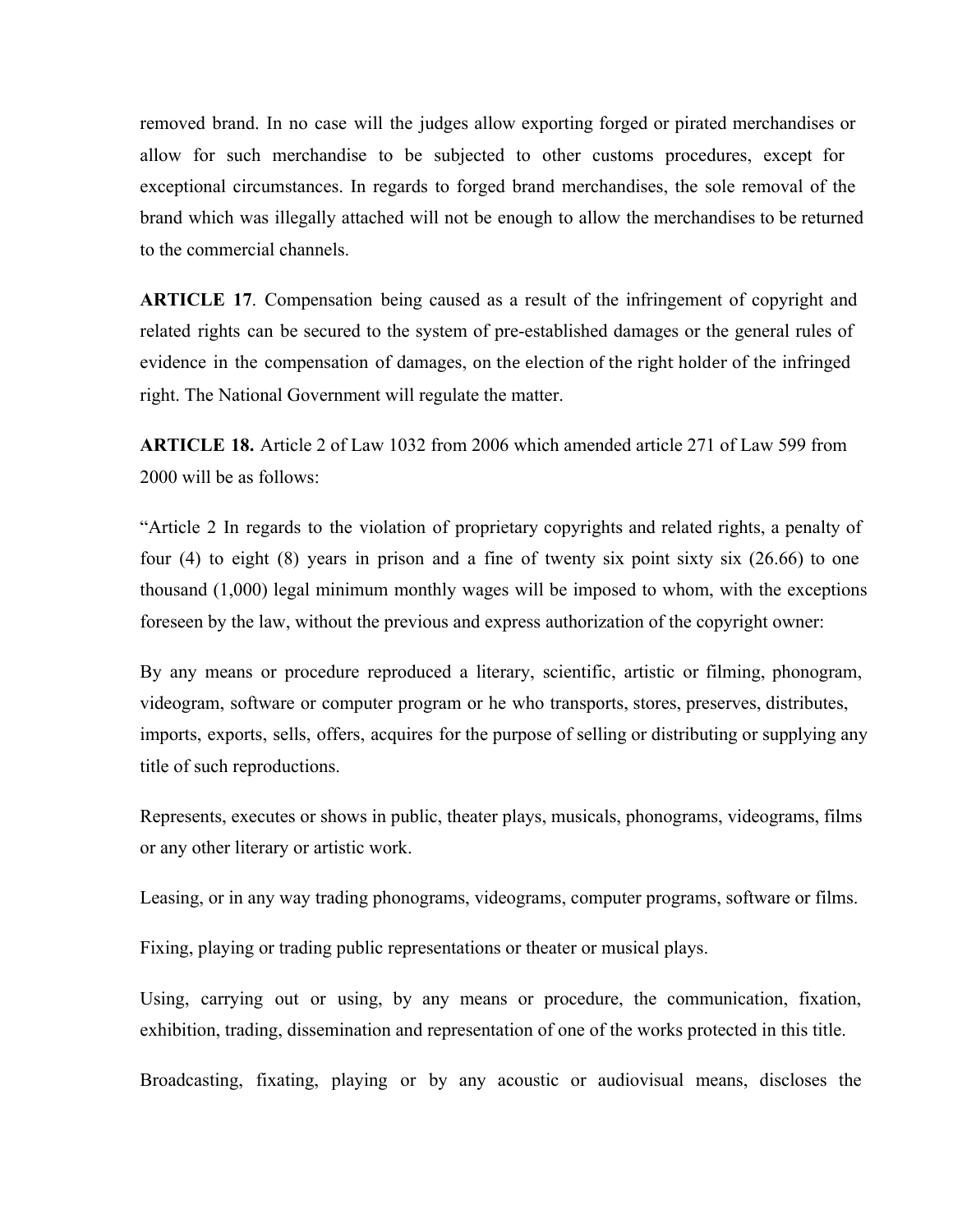broadcasting of radio broadcasts.

Receiving, spreading or distributing by any means the broadcasting of pay television."

ARTICLE 19. Article 3 of Law 1032 from 2006 which modified article 272<sup>nd</sup> of Law 599 from 2000 will be as follows:

"In regards to the violation of copyrights and related rights protection mechanisms and other fraudulent acts, a penalty of four (4) to eight (8) years in prison and a fine of twenty six point sixty six (26.66) to one thousand (1,000) legal minimum monthly wages will be imposed to whom in order to achieve commercial advantage or private financial profit, acting without the authorization from the copyright and related rights owners and except for the exceptions foreseen by the Law:

1. Avoids the effective technological measures imposed to control the access or unauthorized usage of works, artistic interpretations or performances, phonograms or radiobroadcasts.

2. Manufactures, imports, distributes, offers to the public, provides or in any other way trades devices, products or components or offers to the public or provides services which, concerning any effective technological measure:

Are promoted, advertised or traded with the intention of avoiding such measure; or having a limited purpose or a meaningful trading usage other than avoiding such measure; or are designed, produced, carried out in order to allow or ease the avoidance of such measure.

- 3. Suppresses or tampers with any information regarding the management of rights.
- 4. Distributes or imports management of rights for the distribution of information knowing that such information has been suppressed or tampered without permission.

5. Distributes or imports for its distribution, transmits, communicates or makes available to the public copies of the works, interpretations or performances or phonograms knowing that the information concerning management of rights has been suppressed of tampered with without authorization.

6. Manufactures, assembles, modifies, imports, exports, sells, leases or distributes by any other